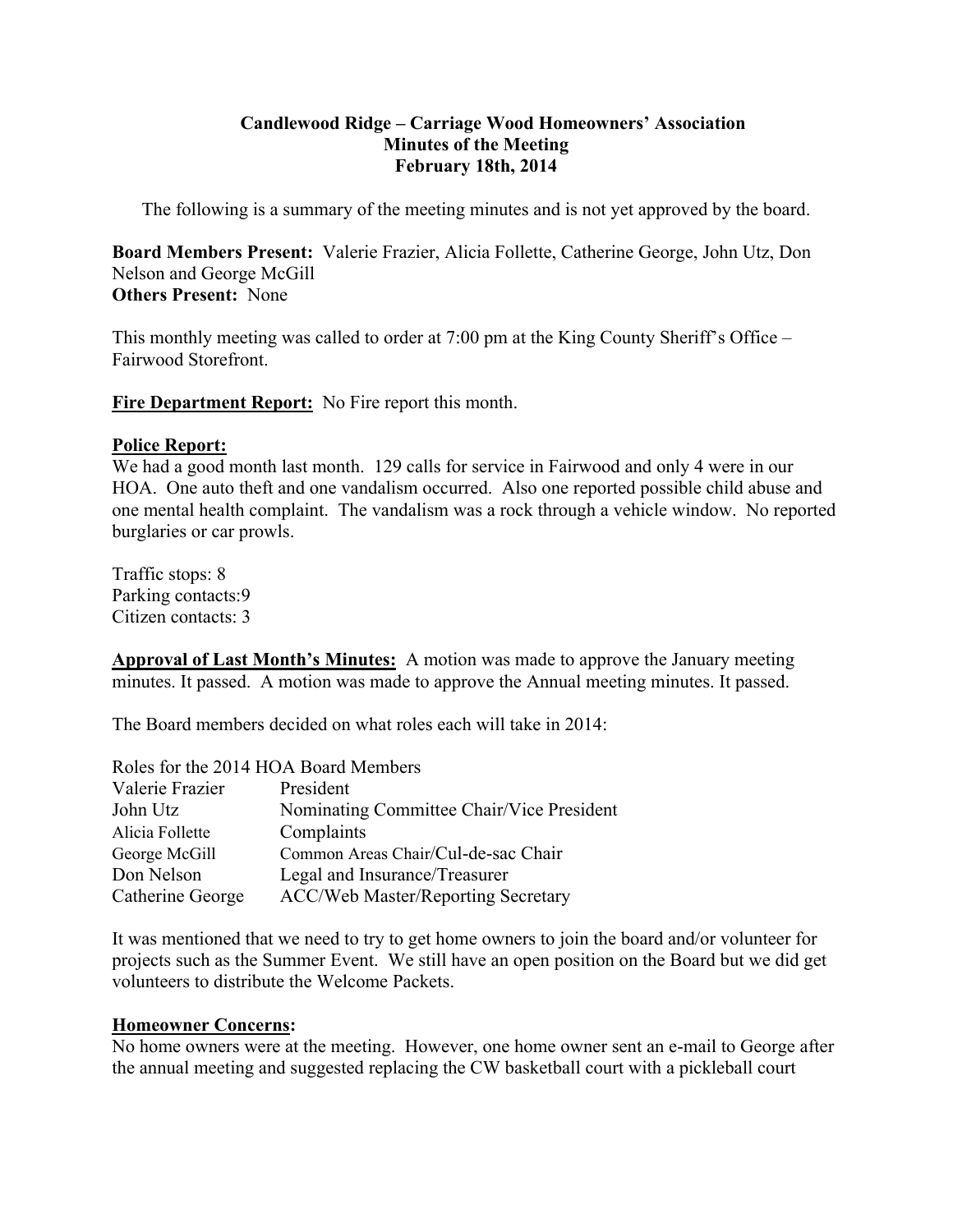# **New web site:**

The Board liked one of the options Ty Rogel of Visual Studio.tv sent to the committee members who are working on the new Web site. We again talked about how we want communications to work (e-mail/voice mail). It was decided that we wanted a new e-mail system as our current one is not working very well. We also decided that we only need one voice mail line. We will look into whether we should get a cell phone for the HOA instead of the current phone system. We talked about adding a tab for Escrow agents and having the ACC and Complaints go to an e-mail page. We also discussed the possibility of accepting ACC and Complaint forms via e-mail if they do not require attachments. (This means that the forms would have to be printed, signed, scanned and the scanned forms e-mailed to the HOA.) We did not make any decisions about this and will review the idea in March. John will be sending changes to Ty for updates to the new website and will be reviewed.

# **Committee Reports: Treasurer's Report:**

The budget was discussed and we are starting the year strong.

# **ACC Report:**

ACC requests were: 1 garage door 1 fence replacement 2 roof replacements 1 window replacement

# **Common Areas Maintenance Report:**

- Reminder to all Homeowners It is our responsibility (Not King County's) to keep the street drains clear. Please clear the debris and leaves from the drains by your house and at the ends of your street.
- We continue to have branches and trees fall onto the paths at CR Park. Please contact me at commonareas@crcwhoa.org or call 425-738-8611 #80 and leave a message if you notice any trees or branches at either park or any of the Common areas or entrances.
- Reminder all dogs must be on leash this is a King County Law as well as our policy in our HOA Parks.
- King County Sheriff Patrols and requests will now be coordinated by the CAM Chair and monthly reports will be submitted before each monthly meeting. Please contact the Board with any areas of concern and we will do our best to accommodate. We have dropped patrol hrs to 12 hrs per month for the Winter.
- George gave us information on King County Security that he met with regarding patrols for the HOA. This will be further discussed at our March meeting.
- Please keep a watch for suspicious Activity and call 911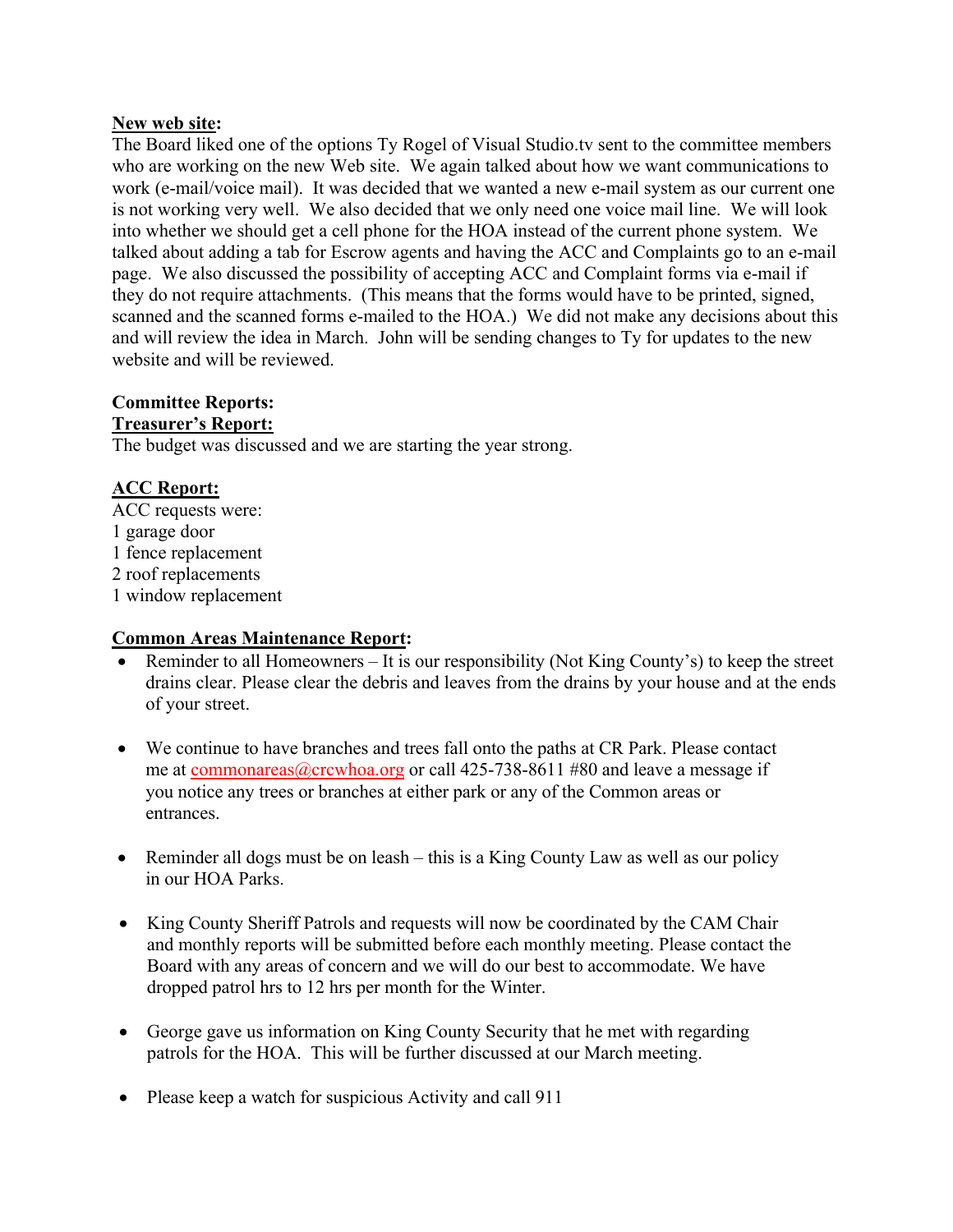**Reminder:** Our parks are private parks which exist for the use and enjoyment of HOA residents, their families and guests. They are not public parks. Our park usage rules apply to everyone. Following are some of the rules that have been established to maximize safety, and minimize liability and maintenance cost:

A. Park Hours: 9:00 am to dusk.

B. No Smoking, alcohol, drugs, loud music, golfing, motorized vehicles or **Fireworks**  are allowed.

C. Animals must be leashed and owners are responsible for cleaning up after their animals.

#### **Cul-de-Sac Committee**

No report this month.

#### **Complaints Negotiations Report:**

No report this month.

#### **Capital Improvement Committee:**

Please contact the board if you have any ideas for Capital Improvements.

#### **Legal and Insurance Report:**

No report this month.

#### **Nominating Committee**

John Utz is chair, Catherine George is a member. There is one old open Board position. There will be two Board positions up for reelection in 2015. If you are interested in serving on the Board, please contact a Board member or attend a monthly meeting.

# **Old Business:**

No old business

#### **New Business:**

No new business

Roles for the 2014 HOA Board Members

| Valerie Frazier  | President                                 |
|------------------|-------------------------------------------|
| John Utz         | Nominating Committee Chair/Vice President |
| Alicia Follette  | Complaints                                |
| George McGill    | Common Areas Chair/Cul-de-sac Chair       |
| Don Nelson       | Legal and Insurance/Treasurer             |
| Catherine George | <b>ACC/Web Master/Reporting Secretary</b> |

# **Special Topics:** Visit our Website and contact the HOA via Email at:

Web – www.crcwhoa.org

Email – president@crcwhoa.org